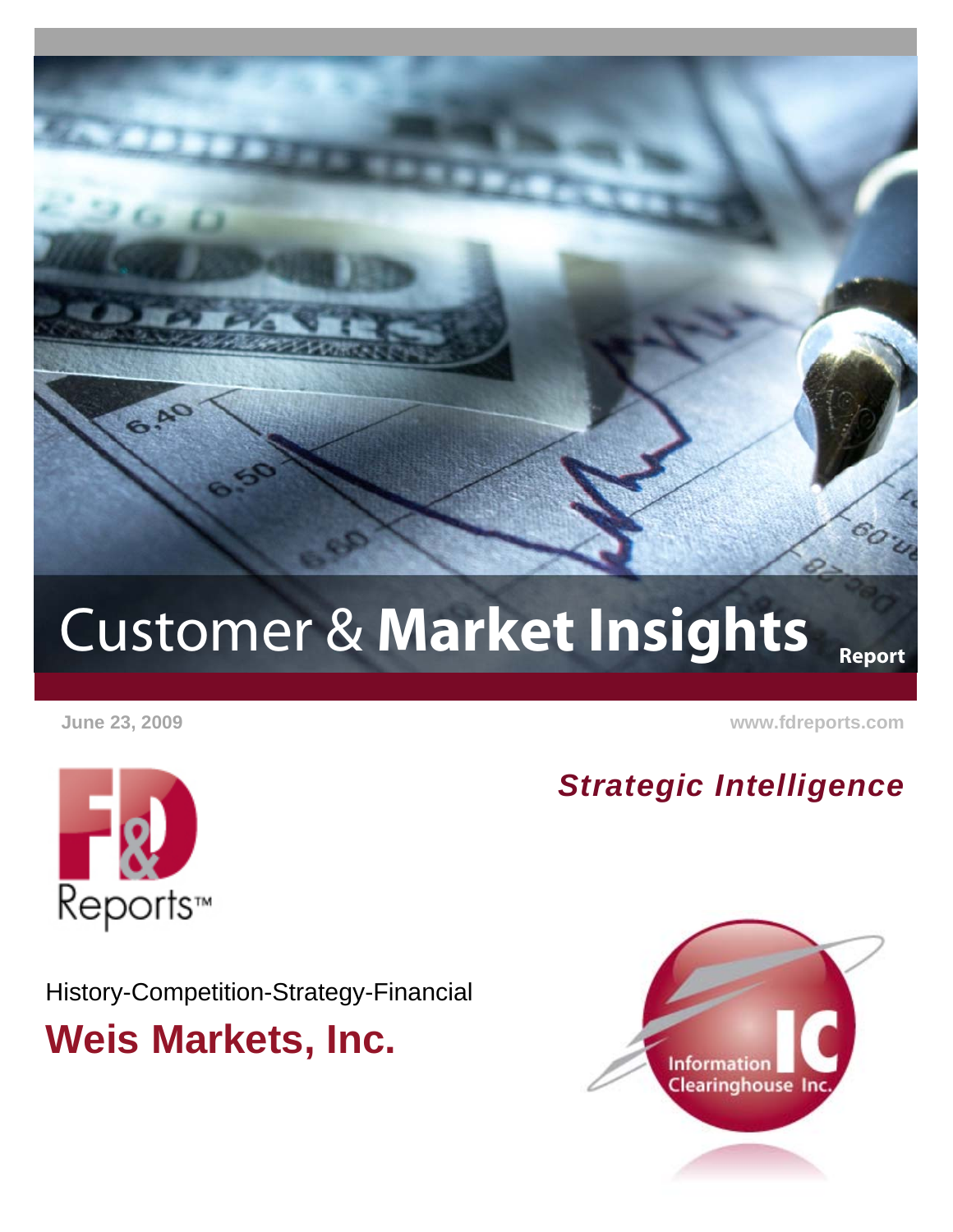### Customer & **Market Insights**

Premium Level Product

**www.fdreports.com I June 23, 2009**





## **Weis Markets, Inc.**

#### **Company Overview**

Over the last three quarters Weis Markets has weathered what its CEO David Hepfinger called in 2008 a "perfect retail storm." More recently, reflecting on Weis' overall performance in 2008, Mr. Hepfinger told shareholders that 2008 was "a tale of two companies. In the first part of the year, our company underperformed. But in the second half of the year, we regained our momentum and produced a 97.6% increase in our fourth-quarter net income."

Weis Markets' focus on reducing operating costs and keeping prices low has paid off. Following a positive trend towards the end of 2008, net income and sales were up in the first quarter of 2009, and operating margins for the quarter more than doubled the 2008 fourth quarter. Comparable store sales were up 4.3% in 2008 and though easing, were still up 1.6% in the first quarter of 2009. Management attributes the growth to an increase in average sales per customer transaction, which was the result of changes in product mix and inflation. Additionally, several programs were put in place to attract customers in this difficult market. A "Price Freeze" campaign, initiated in January and renewed in April, reduced the cost of 2,400 items in the store and was successful in increasing average sales per transaction, but it did not prevent customer visits from slipping by 2%. To combat a downward trend of pharmacy sales and to remain competitive in the pharmacy market, the Company implemented new pricing strategies involving generic drugs in the second half of 2008. Pharmacy sales increased in the second half of 2008 but remained flat in the first quarter of 2009. Inflation also remains a concern, especially after the Company has seen significant product deflation in Weis' dairy category. With oil prices also influencing profitability, the Company is proactive in looking to improve its cost structure and reduce costs. Fuel usage is projected to decline 6% this year because of management's ongoing efforts in this area.

During fiscal 2009 the Company expects to invest \$80.5 million to construct new superstores, expand and remodel existing units, acquire sites for future expansion, make new technology purchases and continue to upgrade the Company's processing and distribution facilities. Weis has already begun to put its expansion plans into effect. On May 21, Weis announced its plans to purchase New York based Giant Market's Broome County, NY stores located in Binghamton, Vestal, Endicott, Endwell and Johnson City. This acquisition, which is expected to be complete by August 21, will increase Weis' penetration in the upstate New York area. Currently the Company has one store in Elmira, NY.

The past year saw several changes in management, most notably the appointment of a new chief executive officer. New CEO David J. Hepfinger replaced Norman S. Rich, who had been with the Company for 44 years. Hepfinger joined the Company on March 1, 2008 as President and Chief Operating Officer.

**Albert Furst, Vice President, 1-800-789-0123, extension 147.** 

#### **General Information**

| Headquarters:                | 1000 South Second Street<br>P.O. Box 471 | Revenues:                             | \$2.42 billion at December 27, 2008                                                    |
|------------------------------|------------------------------------------|---------------------------------------|----------------------------------------------------------------------------------------|
|                              | Sunbury, PA 17801-0471                   | <b>Grocery Stores:</b><br>Pet Stores: | 154<br>27                                                                              |
| Telephone:                   | (570) 286-4571                           | Market Areas:                         | AL, GA, IN, MD, MI, NJ, NY, NC, OH, PA, SC, TN                                         |
| Web Address:                 | www.weismarkets.com                      |                                       | and <b>WV</b>                                                                          |
| <b>Distribution Centers:</b> | 2                                        | Banners:                              | Cressler's Marketplace, King's Market, Mr Z's<br>FoodMart, Save-A-Lot, Scot's Lo-Cost, |
| <b>Manufacturing Plants:</b> | 4                                        |                                       | <b>SuperPetz and Weis Market</b>                                                       |

1

#### **Key Personnel**

Chairman: Vice Chairman and Secretary: President and CEO: Senior VP and CFO: VP, Store Operations: VP, Operations: VP, Procurement:

**Robert F. Weis Jonathan H. Weis David J. Hepfinger William R. Mills Jay Ropietski Wayne S. Bailey Daniel A. Kessler** 

VP, Grocery Merchandising: VP, Pharmacy: VP, Real Estate: VP, Information Technology: VP, Human Resources: VP, Perishables: Director, Marketing:

**Kurt S. Schertle Jeff Maltese Harold G. Graber Bob Mawyer James E. Marcil Harry Giglio Brian Holt** 

Published by Information Clearinghouse Inc. 310 East Shore Road, Great Neck, NY 11023 — Customer & Market Insights - Page 1 of 11

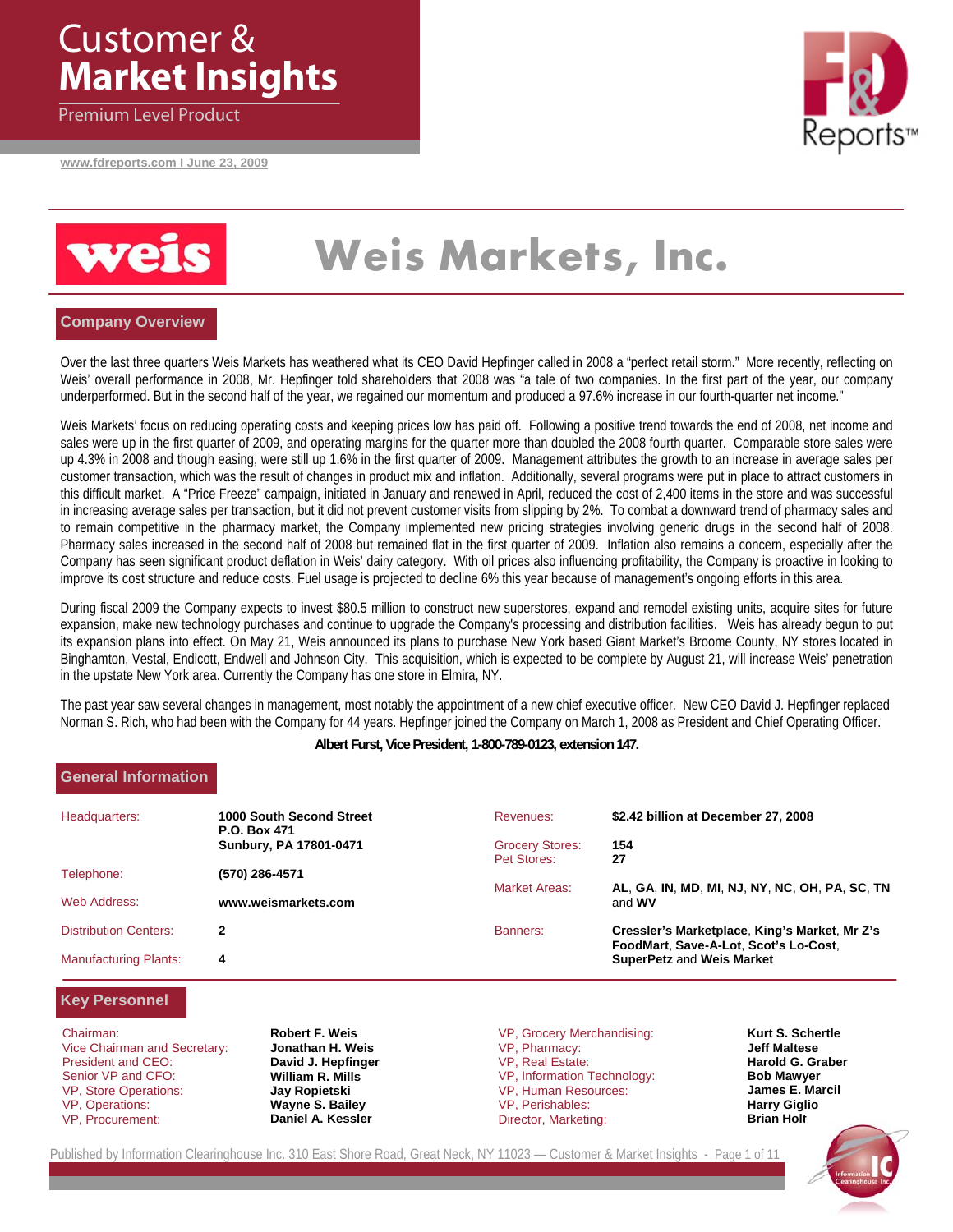Founded in Sunbury, PA as Weis Pure Foods by Sigmund and Harry Weis in 1912, the Company began as a traditional cash 'n carry market. Weis was one of the first in the industry to abandon the traditional credit policy and operate strictly on a cash basis. This innovation allowed the two brothers to offer their goods at a "discounted" price that its competitors, who continued to operate on a credit basis, could not match. The Company's first expansion came in 1915, when a second store was opened in Harrisburg, PA. During the following two decades, the Company opened several dozen additional locations in central Pennsylvania. The business was incorporated as Weis Markets, Inc., in 1924.

The brothers opened the first modern "self-service" grocery store around 1930, an innovation that served the Company well. Self-service allowed the brothers to further reduce costs and keep pricing down. By the early 1960s, the chain had grown to 52 stores and revenues had reached \$100.0 million. Active management shifted to Sigmund's son, Siegfried, and Harry's son, Robert. In 1965, the Company went public; however, the two Weis families retained a controlling interest in the publicly-traded entity.

In 1979, the Company opened its first in-store pharmacy. Four years later, Weis entered the discount grocery store segment with the opening of its first Scot's Lo-Cost store. In 1993, the Company acquired 14 IGA Food Markets in northeastern Pennsylvania, which were rebannered to the Mr. Z's Food Mart nameplate. The following year was a busy one for Weis: the Company purchased King's Supermarkets, a six-store chain based in Hamburg, PA. It also acquired an 80% ownership stake in SuperPetz, which operated three stores in Ohio but quickly expanded to nearly 30 locations by the end of 1995. In 1998, the Company sold its stake in AquaPenn Spring Water (1.9 million shares) for a pre-tax profit of approximately \$15.0 million. In 1999, Weis acquired four Festival Foods stores (two in Pennsylvania and two in Maryland) from Fleming. The following year, the Company sold its food service division, Weis Food Service, to Reinhart FoodService in order to focus on the growth of its core retail food business.

In 2001, the Company spent approximately \$434.0 million to acquire 14.5 million shares, representing a 41% stake, held by the heirs of co-founder Sigmund Weis. The group was no longer involved in the day-to-day operations and had been pushing for a sale of the Company.

With the August 2004 opening of a supermarket in White Marsh, MD, Weis Markets launched its new superstore prototype focused on larger perishable departments, more refined décor and wider selections of organic and natural products.

In 2008, the Company launched Weisishop.com for four of its stores, an online shopping service where customers can order online and pick up their packages at the store.

**\_\_\_\_\_\_\_\_\_\_\_\_\_\_\_\_\_\_\_\_\_\_\_\_\_\_\_\_\_\_\_\_\_\_\_\_** 

| <b>Store Activity</b>          |                       |                       |                       |                       |                       |                    |
|--------------------------------|-----------------------|-----------------------|-----------------------|-----------------------|-----------------------|--------------------|
|                                | <b>Fiscal</b><br>2004 | <b>Fiscal</b><br>2005 | <b>Fiscal</b><br>2006 | <b>Fiscal</b><br>2007 | <b>Fiscal</b><br>2008 | <b>YTD</b><br>2009 |
| Stores at beginning of period: | 158                   | 157                   | 158                   | 156                   | 155                   | 155                |
| Stores opened                  |                       |                       |                       |                       |                       |                    |
| Stores closed:                 | (2)                   |                       |                       |                       |                       |                    |
| Stores sold:                   |                       |                       |                       |                       |                       |                    |
| Stores at end of period:       | $\frac{0}{157}$       | $\frac{0}{158}$       | 156                   | $\frac{6}{155}$       | $\frac{0}{155}$       | $\frac{0}{154}$    |
| Relocations:                   |                       |                       |                       |                       | $\Omega$              | 0                  |
| Remodels:                      | 2                     | 3                     | 5                     | 4                     | 8                     | 0                  |
| Pet stores at end of period:   | 33                    | 32                    | 31                    | 31                    | 29                    | 27                 |

Weis Markets has grown to become one of the largest regional food retailers in the United States. The Company is also a minor competitor in the drugstore and pet supply segments, operating 119 in-store pharmacies and 27 stand-alone SuperPetz stores. Since the end of 2008 the Company has closed one retail food store and two pet supply stores

#### **Store Locations**

As of the end of fiscal 2008, Weis Markets operated 154 grocery stores in five states, including 125 in Pennsylvania, 24 in Maryland, three in New Jersey, two in West Virginia and one in New York. The stores are concentrated primarily in central and northeast Pennsylvania, central Maryland and suburban Baltimore. Weis also operated 29 SuperPetz stores located in Pennsylvania (10), Ohio (5), South Carolina (5), Tennessee (2), Alabama (2), Michigan (1), Georgia (1), Indiana (1), Maryland (1) and North Carolina (1). Subsequently, one grocery store and two SuperPetz stores have closed. Weis currently operates 154 grocery stores and 27 SuperPetz stores.

2

Published by Information Clearinghouse Inc. 310 East Shore Road, Great Neck, NY 11023 — Customer & Market Insights - Page 2 of 11

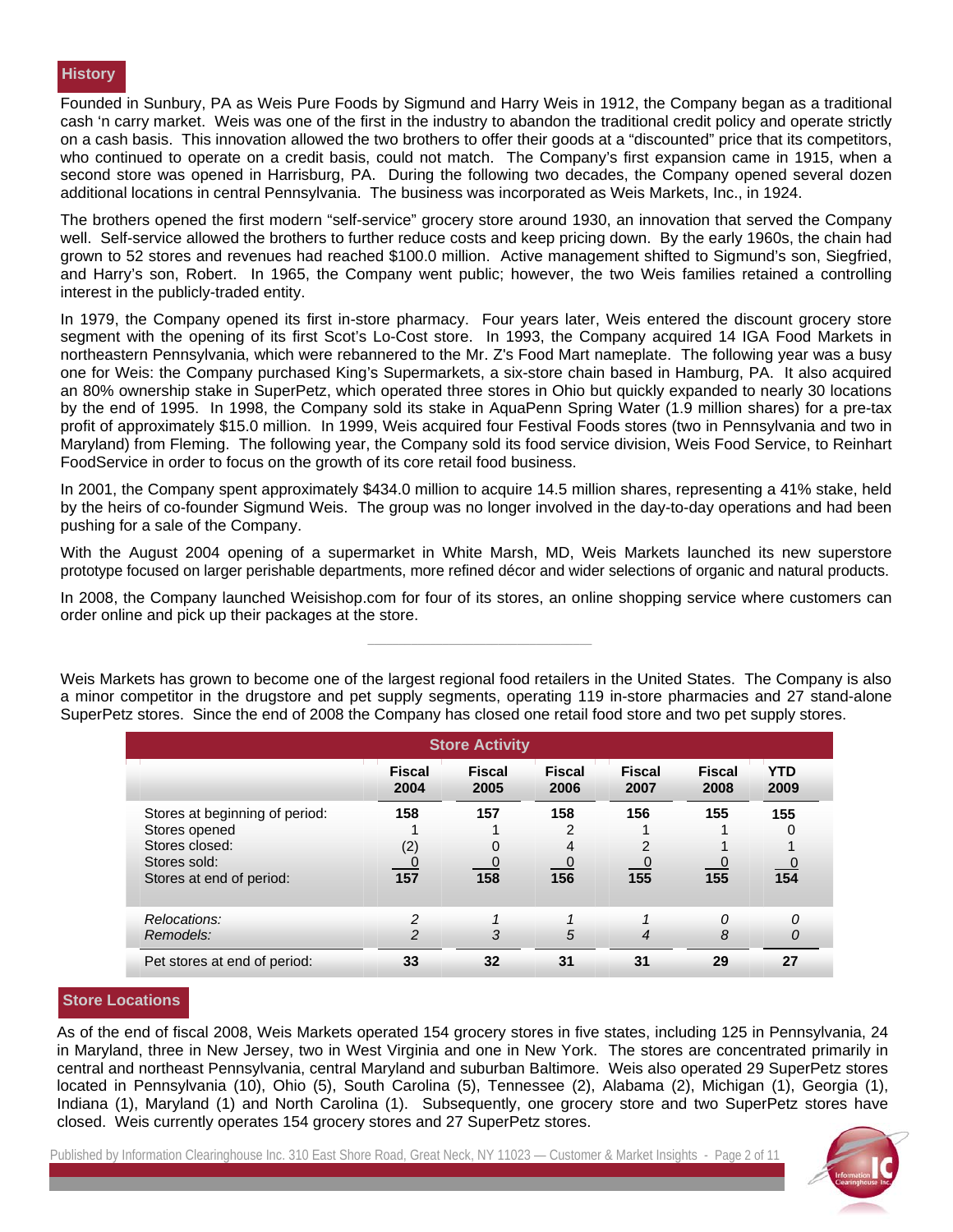#### **Store Format**

48,000 square feet. A more detailed breakdown of the chain's various store sizes as of fiscal 2008 is shown in the pie chart below. The Company currently owns 82 of its 154 supermarkets. The remaining 72 food stores and all 27 pet stores are leased.

Stores operate under the Cressler's Marketplace, Scot's Lo-Cost, Save-A-Lot, Weis Market, King's Market, Mr. Z's FoodMart and SuperPetz banners (illustrated below). Cressler's, Weis, King's and Mr Z's operate as conventional supermarkets, whereas Save-A-Lot is a price impact operator and Scot's Lo-Cost operates under a warehouse format. SuperPetz is a pet supply chain.



#### **Store Banners**



#### **Distribution Operations**

The Company owns and operates two distribution centers and a warehouse in Pennsylvania; a 1.1 million square-foot facility in Milton and a 76,000 square-foot center in Northumberland. Weis also owns a 564,000 square-foot warehouse complex in Sunbury, PA, 259,000 square feet of which houses the Company's ice cream plant, meat processing plant, ice plant and milk processing plant. The remaining 305,000 square feet is sublet.

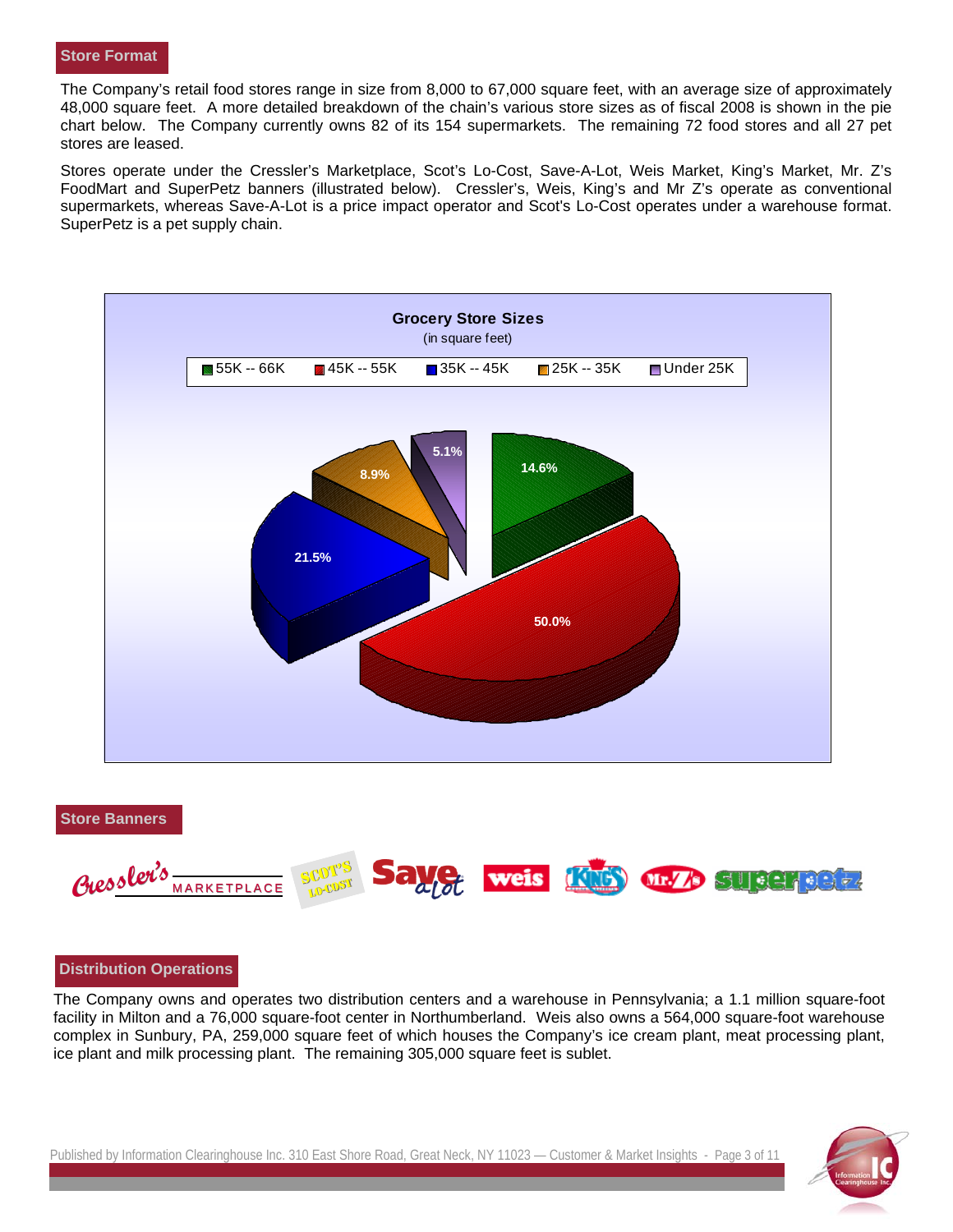A detailed breakdown of the Company's merchandise mix as of fiscal 2008 is illustrated in the pie charts below. For comparison, data is shown for 2004 and 2008.



#### **Market Revenue Analysis**

The following table illustrates how each selected market fits into Weis Markets' revenue picture, including estimated gross revenue from each market as well as that market's percentage of the chain's total sales.

| <b>Market Revenue Analysis</b><br>(dollars in millions) |                                      |                                         |                                          |  |  |  |
|---------------------------------------------------------|--------------------------------------|-----------------------------------------|------------------------------------------|--|--|--|
| <b>Market Area</b>                                      | <b>Number</b><br>οf<br><b>Stores</b> | <b>Revenue</b><br>from<br><b>Market</b> | Market's<br>% of Total<br><b>Revenue</b> |  |  |  |
| Allentown, PA                                           | 12                                   | \$<br>176.3                             | 7.3%                                     |  |  |  |
| Baltimore, MD                                           | 16                                   | S<br>222.1                              | 9.2%                                     |  |  |  |
| Harrisburg, PA                                          | 12                                   | \$<br>187.6                             | 7.8%                                     |  |  |  |
| Scranton, PA                                            | 12                                   | \$<br>163.4                             | 6.8%                                     |  |  |  |
| All Other                                               | 102                                  | \$1,670.6                               | 69.0%                                    |  |  |  |
| Total                                                   | 154                                  | 2.420.0                                 | 100.0%                                   |  |  |  |

#### **Strategic Initiatives**

Weis has identified several initiatives it plans to pursue in order to "ensure the success of the Company in the coming years."

#### • **Growth and Profitability**

With their sights set on growing market share and profitability, the Company expects to invest \$80.5 million in the construction of new superstores, the expansion and remodeling of existing units, the acquisition of sites for future expansion, new technology purchases and the continued upgrade of the Company's processing and distribution facilities. This amount is a 25% increase compared to 2008.

Specifically, during 2009 the Company plans to invest in its existing store base with one addition and seven remodels. Jonathan Weis, vice chairman, recently told shareholders that Weis has "18 projects in active planning stages and expects to soon begin work on one replacement unit and a new store in the coming months. A substantial portion of our budget will go towards the upgrade of our information technology systems."

Already Weis has put its expansion plans into effect. On May 21, the Company announced it will be purchasing all 12 of Giant Markets' Broome County stores located in Binghamton, Vestal, Endicott, Endwell and Johnson City, New York, for an as yet undisclosed sum. The acquisition is expected to be completed by August 21st. According to Mr. Weis, "Giant Markets is the market leader in Broome County where they have excellent locations, modern stores and a strong market presence." This purchase will significantly increase Weis' presence in New York, where currently there is only one Weis store in Elmira.

4

Published by Information Clearinghouse Inc. 310 East Shore Road, Great Neck, NY 11023 — Customer & Market Insights - Page 4 of 11

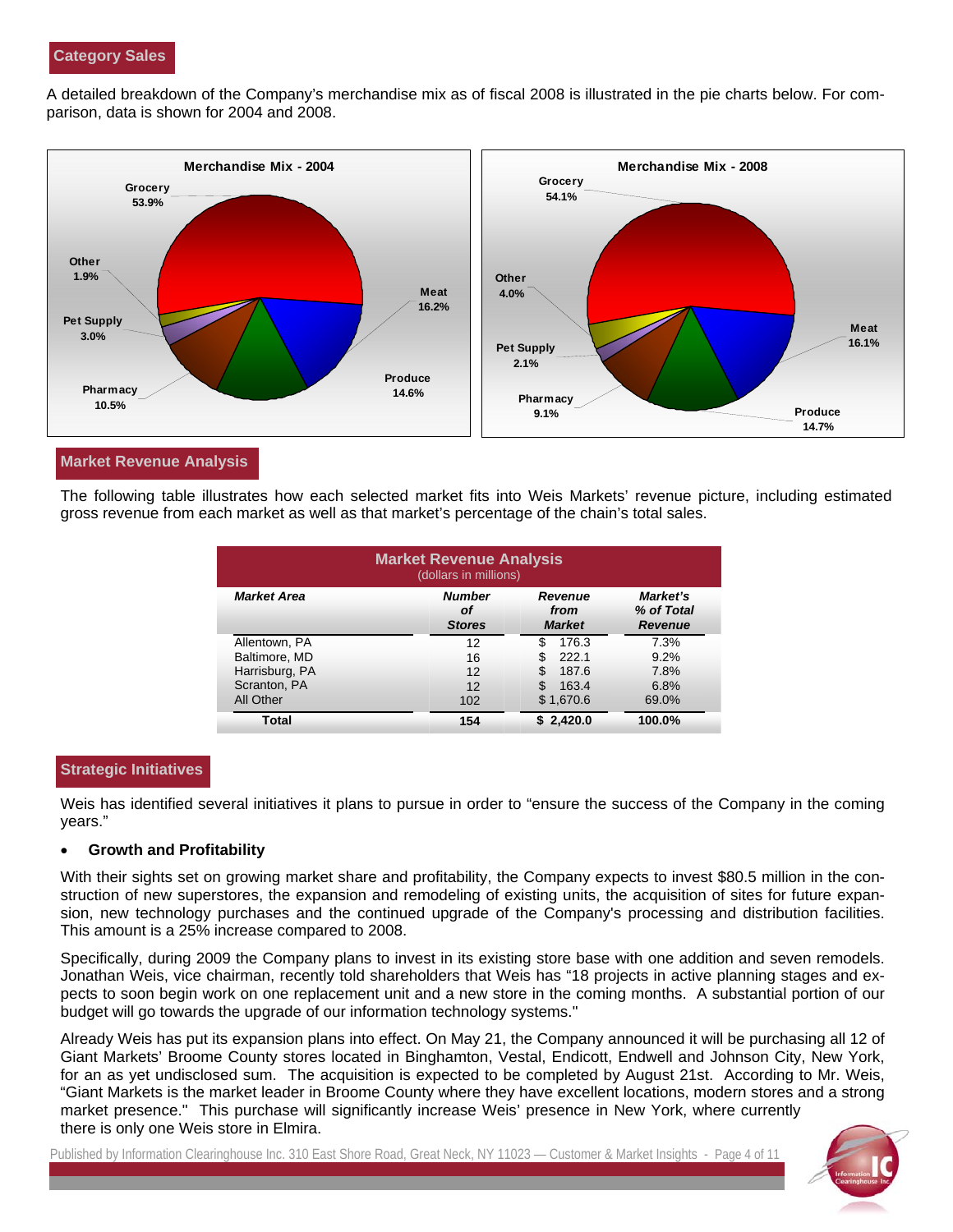#### • **Merchandising and Operational Differentiation**

In this highly competitive market, the Company is aiming to distinguish itself from its competitors by concentrating on product pricing, shopping experience and customer focus. In addition to providing a clean, efficient customer shopping experience, the Company will continue to offer competitive prices on both branded and private label products. Because of the dismal economy, private label brands sold at an increase of 3.9% in 2008 compared to 2007. The Company believes this trend will continue as customers familiarize themselves with the quality and value of these products.

To achieve the goals outlined above, the Company has initiated two cost-savings plans for consumers. The first is the Price Freeze campaign, which was first introduced in January 2009. The Company lowered prices on 2,400 of its "staple items," including private label and brand name products in center store, frozen, dairy, produce, meat, deli and bakery, then implemented a 90-day price freeze on these same items. Designed to "offer meaningful, long-term savings to our customers," management estimated that the Price Freeze program as of April 1, 2009 saved consumers \$5 million. Because of the success of the Freeze, in April the Company announced that it would lower the prices on an additional 600 items, and would extend the Price Freeze on these 3,000 items through July 15, 2009. The Price Freeze has so far proven successful; there was a 4.1% increase in average sales per customer transaction in the first quarter of 2009. There was, however, a 2.0 % decrease in the number of customer store visits.

The second initiative is a pharmacy savings plan. In October of 2008 Weis introduced a chain-wide 90-Day, \$9.99 Generic Prescription plan that helped its customers save \$2.0 million in 2008. This plan has helped Weis reverse a downward trend in pharmacy sales, as well as remain competitive. Currently the Company has 400 medications covered under this plan.

#### • **Supply Chain**

Weis partly attributes its strong fourth quarter results to its "store operating practices and increased efficiencies at store and distribution levels." With that success in mind, management will continue to reshape and streamline its supply chain by improving inventory turns, cost per case, in stock position, and overall service level.



5

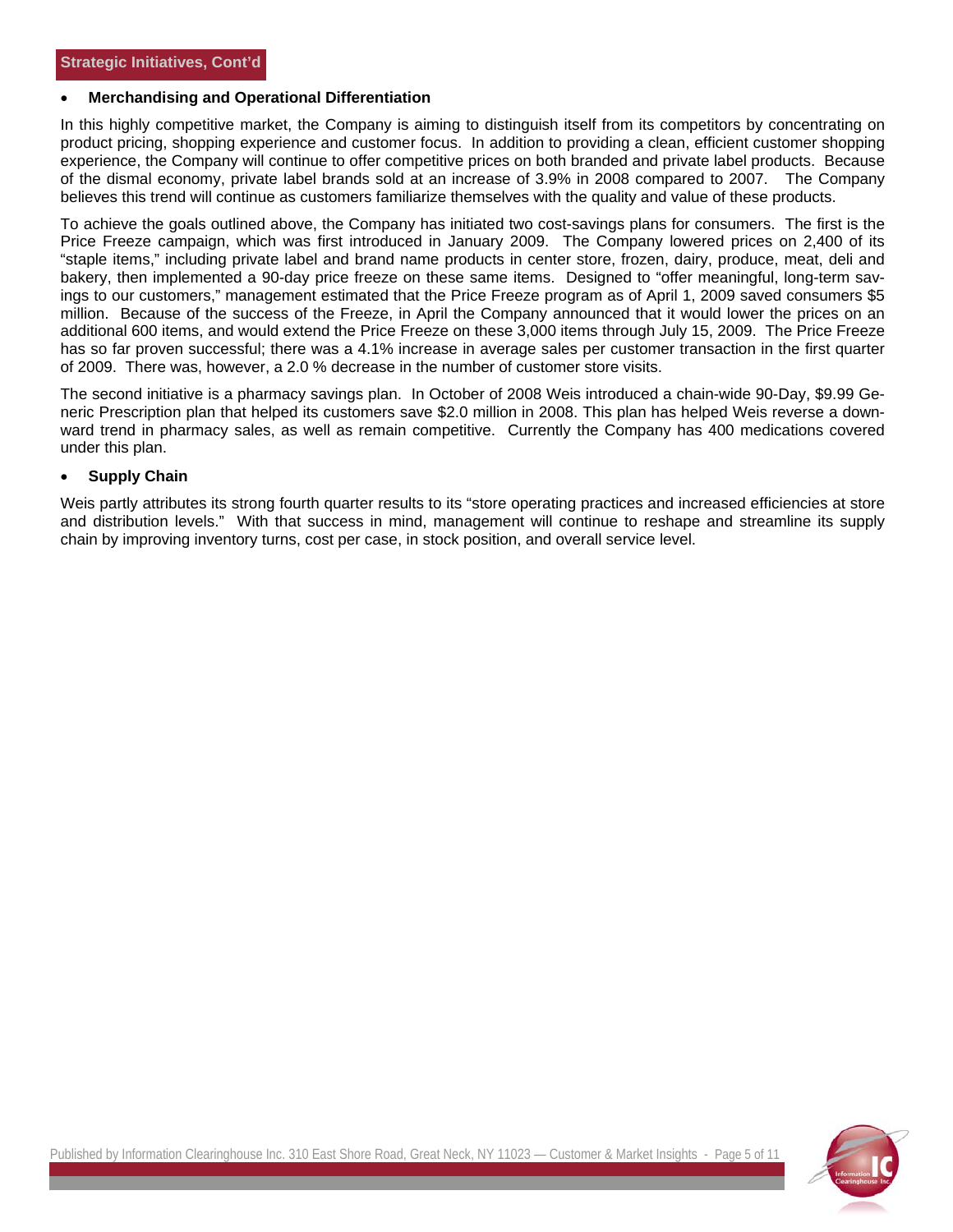#### **Comparative Market Share**

The following chart shows Weis Markets' position among all food retailers (including grocery stores, supercenters, convenience stores and warehouse clubs) in selected major metropolitan areas. For comparison, data is shown as of December 2007 and December 2008 .

| <b>Selected Market Competition</b>               |                                  |                               |                                                                     |                                  |                               |  |
|--------------------------------------------------|----------------------------------|-------------------------------|---------------------------------------------------------------------|----------------------------------|-------------------------------|--|
|                                                  | Dec. 2007                        |                               |                                                                     |                                  |                               |  |
| Allentown, PA<br>(population: 809,000)           | No. of<br><b>Stores</b>          | <b>Market</b><br><b>Share</b> | <b>Allentown, PA</b><br>(population: 816,600)                       | No. of<br><b>Stores</b>          | <b>Market</b><br><b>Share</b> |  |
| Royal Ahold (Giant, Martin's, Stop & Shop)       | 16                               | 28.4%                         | Royal Ahold (Giant, Martin's, Stop & Shop)                          | 16                               | 29.0%                         |  |
| Wegmans                                          | 3                                | 12.7%                         | Weis Markets (King's, Mr. Z's)                                      | 12                               | 12.3%                         |  |
| Weis Markets (King's, Mr. Z's)                   | 12                               | 11.9%                         | Wegmans                                                             | 3                                | 11.5%                         |  |
| <b>Redner's Markets</b>                          | 9                                | 6.8%                          | <b>Redner's Markets</b>                                             | 10                               | 8.2%                          |  |
| A&P                                              | 5                                | 6.6%                          | A&P                                                                 | 6                                | 7.9%                          |  |
| <b>Baltimore, MD</b>                             | No. of                           | <b>Market</b>                 | <b>Baltimore, MD</b>                                                | No. of                           | <b>Market</b>                 |  |
| (population: 2,685,500)                          | <b>Stores</b>                    | <b>Share</b>                  | (population: 2,674,100)                                             | <b>Stores</b>                    | <b>Share</b>                  |  |
| Royal Ahold (Giant Food, Giant, Martin's)        | 41                               | 23.1%                         | Royal Ahold (Giant Food, Giant, Martin's)                           | 41                               | 22.1%                         |  |
| Safeway                                          | 28                               | 11.3%                         | Safeway                                                             | 27                               | 10.1%                         |  |
| SUPERVALU (Shoppers Food Warehouse)              | 19                               | 8.5%                          | SUPERVALU (Shoppers Food Warehouse)                                 | 18                               | 8.4%                          |  |
| Delhaize Group (Food Lion)                       | 29                               | 6.2%                          | A&P                                                                 | 18                               | 6.3%                          |  |
| <b>Weis Markets</b>                              | 16                               | 4.4%                          | <b>Weis Markets</b>                                                 | 15                               | 4.1%                          |  |
| Harrisburg, PA                                   | No. of                           | <b>Market</b>                 | Harrisburg, PA                                                      | No. of                           | <b>Market</b>                 |  |
| (population: 534,500)                            | <b>Stores</b>                    | <b>Share</b>                  | (population: 532,700)                                               | <b>Stores</b>                    | <b>Share</b>                  |  |
| Royal Ahold (Giant, Martin's)                    | 17                               | 38.6%                         | Royal Ahold (Giant, Martin's)                                       | 17                               | 38.3%                         |  |
|                                                  | 5                                | 16.0%                         |                                                                     | 13                               | 16.5%                         |  |
| Wal-Mart<br><b>Weis Markets (Cressler's)</b>     | 12                               | 15.4%                         | <b>Weis Markets (Cressler's)</b><br>Wal-Mart (including SAM's Club) | 5                                | 14.3%                         |  |
| Costco                                           | $\mathbf{1}$                     | 6.0%                          | Karns Food                                                          | 8                                | 7.8%                          |  |
| Karns Food                                       | $\overline{7}$                   | 5.5%                          | Costco                                                              | $\mathbf{1}$                     | 5.6%                          |  |
|                                                  | No. of                           | <b>Market</b>                 |                                                                     | No. of                           | <b>Market</b>                 |  |
| Lancaster, PA                                    | <b>Stores</b>                    | <b>Share</b>                  | Lancaster, PA                                                       | <b>Stores</b>                    | <b>Share</b>                  |  |
| (population: 505,000)<br><b>Weis Markets</b>     | 14                               |                               | (population: 503,800)<br><b>Weis Markets</b>                        | 14                               |                               |  |
|                                                  |                                  | 25.0%                         |                                                                     |                                  | 24.8%                         |  |
| Royal Ahold (Giant, Martin's)<br><b>Wal-Mart</b> | $\overline{7}$<br>$\overline{2}$ | 22.1%                         | Royal Ahold (Giant, Martin's)<br><b>Wal-Mart</b>                    | $\overline{7}$<br>$\overline{2}$ | 21.9%                         |  |
|                                                  |                                  | 9.3%                          | Costco                                                              |                                  | 9.1%                          |  |
| Costco                                           | $\mathbf{1}$<br>3                | 8.4%<br>5.9%                  |                                                                     | $\mathbf{1}$<br>3                | 7.8%<br>5.8%                  |  |
| <b>Stauffer's Supermarket</b>                    |                                  |                               | <b>Stauffer's Supermarket</b>                                       |                                  |                               |  |
| <b>Scranton, PA</b>                              | No. of<br><b>Stores</b>          | <b>Market</b><br><b>Share</b> | <b>Scranton, PA</b>                                                 | No. of<br><b>Stores</b>          | <b>Market</b><br><b>Share</b> |  |
| (population: 545,500)                            |                                  |                               | (population: 547,900)                                               |                                  |                               |  |
| Weis Markets (Mr. Z's)                           | 12                               | 16.6%                         | Weis Markets (Mr. Z's)                                              | 12                               | 18.2%                         |  |
| <b>Price Chopper</b>                             | 6                                | 12.9%                         | <b>Price Chopper</b>                                                | 6                                | 14.1%                         |  |
| Wegmans                                          | $\overline{2}$                   | 11.7%                         | Wegmans                                                             | $\boldsymbol{2}$                 | 11.3%                         |  |
| Wal-Mart                                         | 3                                | 11.0%                         | Wal-Mart                                                            | 3                                | 10.4%                         |  |
| <b>Gerritys Supermarkets</b>                     | 9                                | 8.9%                          | <b>Gerritys Supermarkets</b>                                        | 8                                | 8.7%                          |  |
| York, PA                                         | No. of                           | <b>Market</b>                 | York, PA                                                            | No. of                           | <b>Market</b>                 |  |
| (population: 426,200)                            | <b>Stores</b>                    | <b>Share</b>                  | (population: 393,000)                                               | <b>Stores</b>                    | <b>Share</b>                  |  |
| Royal Ahold (Giant, Martin's)                    | 11                               | 34.5%                         | Royal Ahold (Giant, Martin's)                                       | 11                               | 35.3%                         |  |
| Wal-Mart                                         | 5                                | 23.4%                         | Wal-Mart                                                            | 5                                | 21.1%                         |  |
| <b>Weis Markets</b>                              | 10                               | 17.7%                         | <b>Weis Markets</b>                                                 | 10                               | 18.2%                         |  |
| Sam's                                            | 1                                | 3.7%                          | Sam's                                                               | $\mathbf{1}$                     | 3.8%                          |  |
| BJ's                                             | 1                                | 3.6%                          | BJ's                                                                | $\mathbf{1}$                     | 3.3%                          |  |
| <b>Binghamton, NY</b>                            | No. of                           | <b>Market</b>                 | <b>Binghamton, NY</b>                                               | No. of                           | <b>Market</b>                 |  |
| (population: 248,500)                            | <b>Stores</b>                    | <b>Share</b>                  | (population: 248,800)                                               | <b>Stores</b>                    | <b>Share</b>                  |  |
| <b>Royal Ahold (Giant)</b>                       | 12                               | 48.0%                         | <b>Royal Ahold (Giant)</b>                                          | 12                               | 43.5%                         |  |
| Price Chopper                                    | 3                                | 18.9%                         | Price Chopper                                                       | 3                                | 17.1%                         |  |
| Wal-Mart                                         | 1                                | 11.0%                         | Wegmans                                                             | $\mathbf{1}$                     | 14.4%                         |  |
| Sam's                                            | $\mathbf{1}$                     | 8.2%                          | <b>Wal-Mart</b>                                                     | $\mathbf{1}$                     | 9.9%                          |  |
| Penn Traffic                                     | 1                                | 3.4%                          | Sam's                                                               | 1                                | 7.5%                          |  |

Market share data provided by Metro Market Studies www.metromarketstudies.com

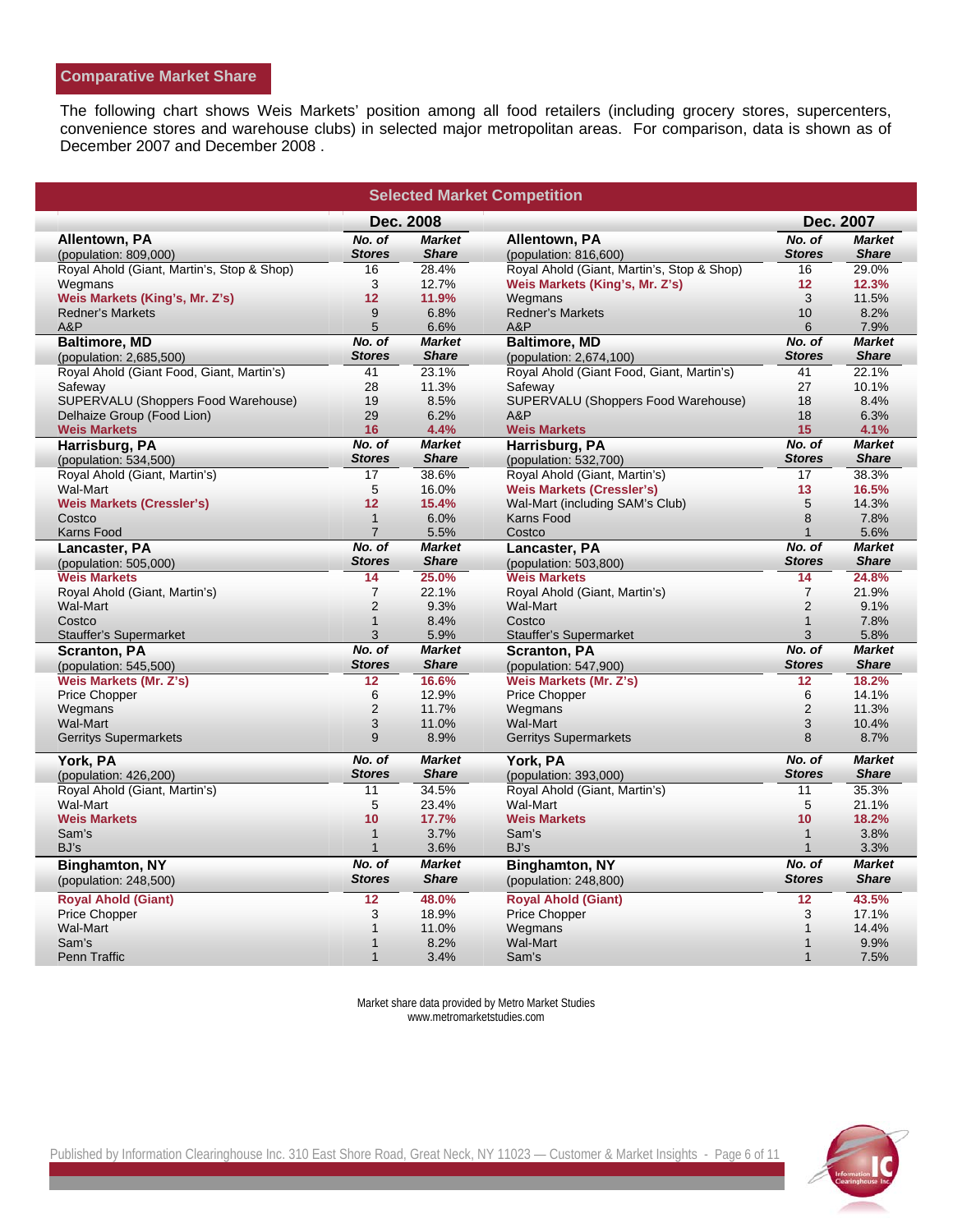The following graph shows a five-year sales trend for Weis Markets, while three-year trends are shown for other criteria and performance trends depicted in the Company's fiscal year-end financial statements.

















Published by Information Clearinghouse Inc. 310 East Shore Road, Great Neck, NY 11023 - Customer & Market Insights - Page 7 of 11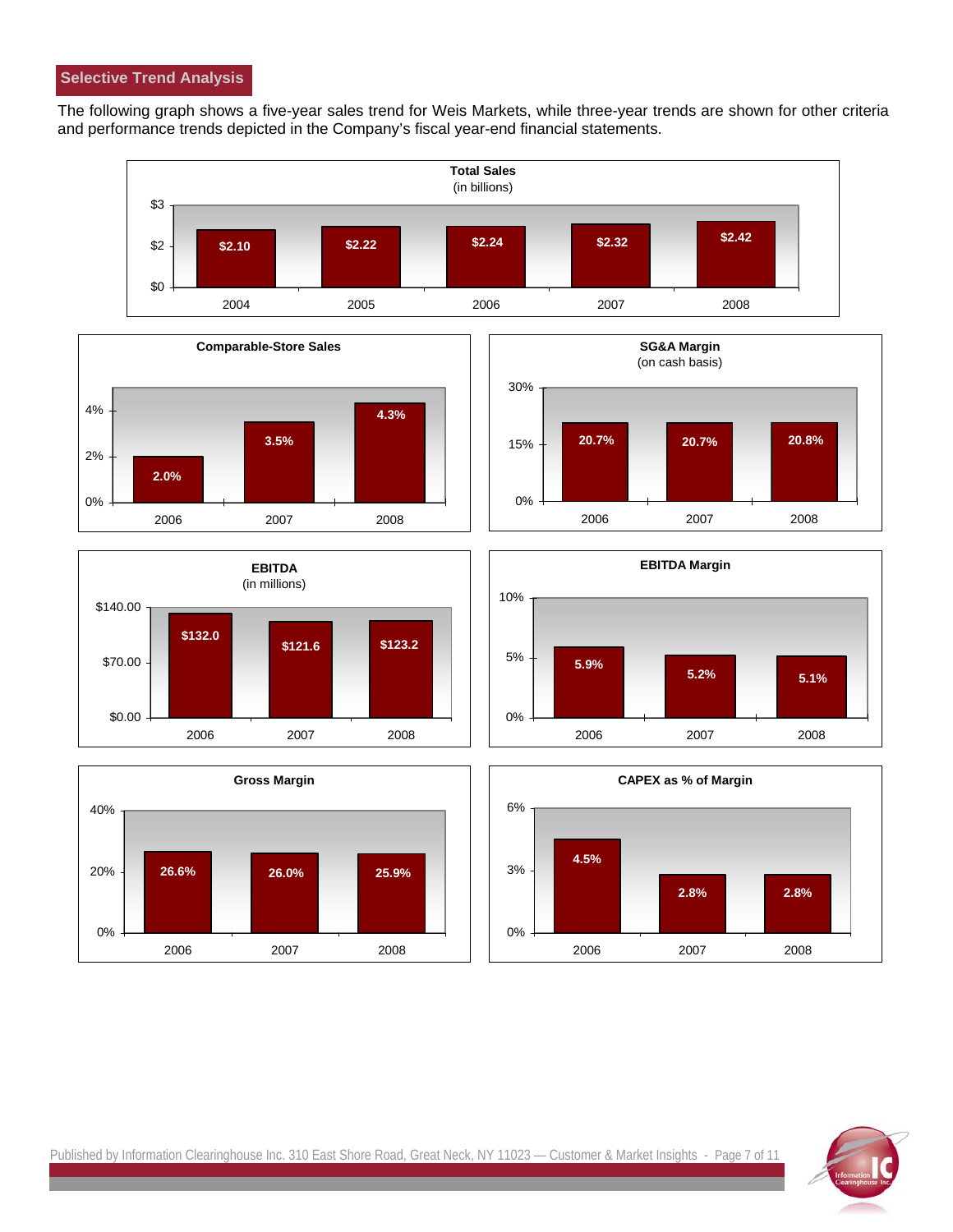#### **Selective Peer Analysis**

The graphs below show various performance, efficiency and liquidity measures for Weis Markets, compared to two peers Ingles Markets and A&P. All figures represent the trailing-twelve months from each company's most recently completed fiscal quarter. Weis' inventory and efficiency trends are in line with Ingles and both vary from the C&S supplied A&P. Weis' comps are solid though pale in comparison to the industry leading figures of Ingles while EBITDA margin is comparable and right around the industry average. The Company's growth strategy has never been excessive while capex margin is just shy of recent industry averages and may jump a bit with its recent acquisition announcement.



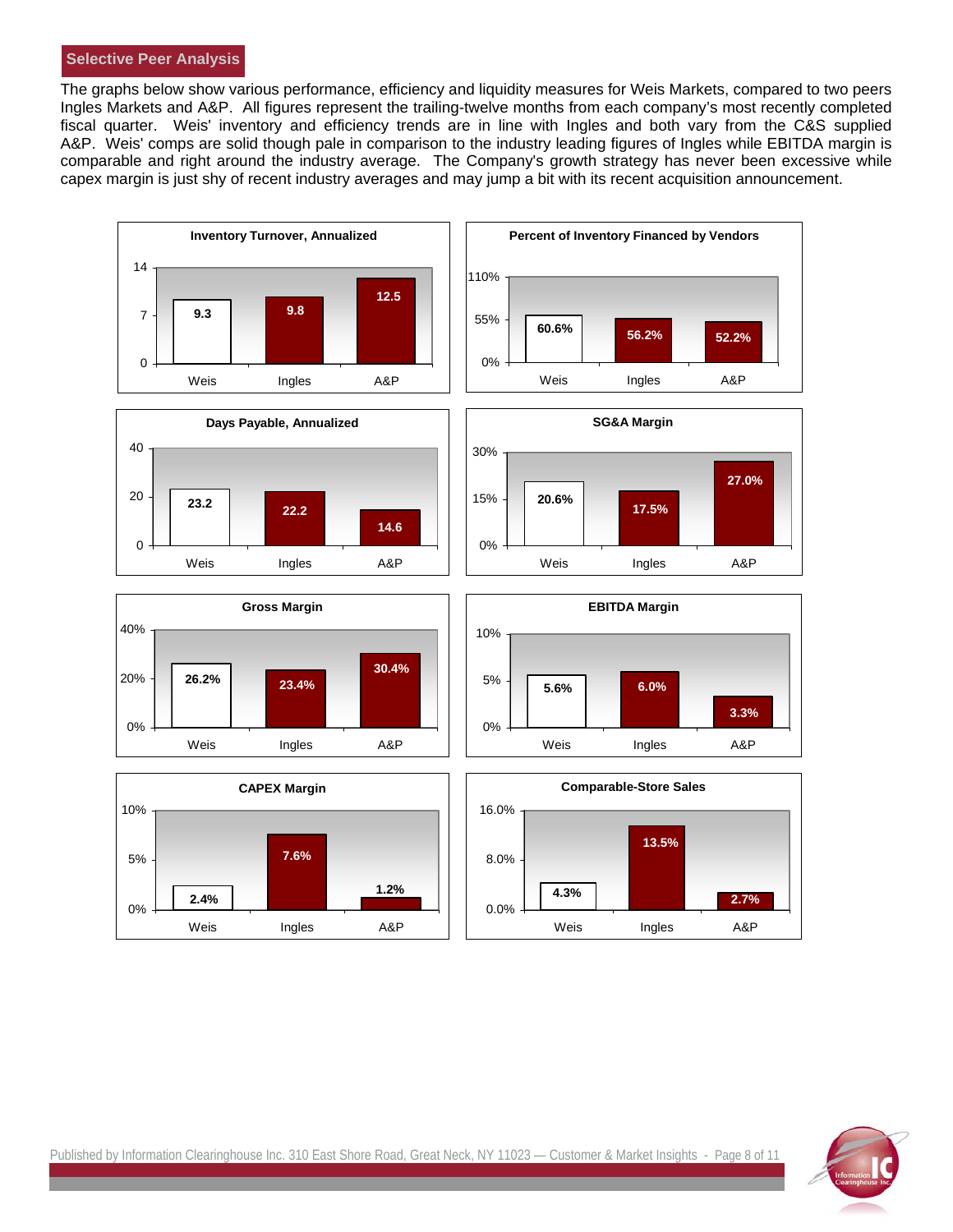The following tables contain the *QuickScan* report on Weis Markets, abstracted from **F&D Reports'** Company Report for the first quarter ended March 28, 2009.

| <b>F&amp;D Reports QuickScan</b>                   |                                |       |                |                   |             |                    |             |
|----------------------------------------------------|--------------------------------|-------|----------------|-------------------|-------------|--------------------|-------------|
|                                                    | 13 Weeks Ended                 |       |                | % Change/         |             | <b>Trailing 12</b> |             |
|                                                    | 3/28/2009<br>3/29/2008         |       |                | <b>Difference</b> |             | <b>Months</b>      |             |
|                                                    | (Dollars in Millions)          |       |                |                   |             |                    |             |
| <b>Operating Performance:</b>                      |                                |       |                |                   |             |                    |             |
| <b>Sales</b>                                       | \$                             | 606.2 | \$             | 595.7             | 1.8%        | \$                 | 2,432.9     |
| <b>Comp Store Sales (% Change)</b>                 |                                | 1.6%  |                | 3.9%              |             |                    | <b>N.A.</b> |
| <b>Gross Margins</b>                               |                                | 27.0% |                | 25.6%             | 1.4%        |                    | 26.2%       |
| <b>SG&amp;A Margin</b>                             |                                | 20.8% |                | 21.5%             | $-0.7%$     |                    | 20.6%       |
| <b>EBITDA</b>                                      | \$                             | 37.7  | \$             | 24.7              | 52.6%       | \$                 | 136.2       |
| <b>EBITDA Margin</b>                               |                                | 6.2%  |                | 4.1%              | 2.1%        |                    | 5.6%        |
| Op. Income (Loss)                                  | \$                             | 25.1  | \$             | 12.1              | 107.3%      | \$                 | 81.1        |
| Int. Exp. (Income)                                 | \$                             | (0.4) | \$             | (0.8)             | 51.2%       | \$                 | (2.2)       |
| Net Income (Loss)                                  | \$                             | 16.5  | $\mathfrak{L}$ | 9.1               | 82.4%       | \$                 | 54.5        |
| <b>Interest Coverage</b>                           | Net Int. Inc.<br>Net Int. Inc. |       |                |                   |             | Net Int. Inc.      |             |
| <b>Capital Expenditures</b>                        | \$                             | 8.2   | \$             | 18.0              | $-54.3%$    | \$                 | 57.2        |
| <b>Capex Margin</b>                                |                                | 1.4%  |                | 3.0%              | $-1.6%$     |                    | 2.4%        |
| Return on equity for period                        |                                | 2.5%  |                | 1.4%              | 1.1%        |                    |             |
| <b>Working Capital &amp; Liquidity Indicators:</b> |                                |       |                |                   |             |                    |             |
| <b>Cash and Equivalents</b>                        | \$                             | 117.0 | \$             | 63.3              | 84.9%       |                    |             |
| <b>Accounts Receivable</b>                         | \$                             | 39.9  | \$             | 40.0              | $-0.2%$     |                    |             |
| <b>Inventory</b>                                   | $\mathfrak{D}$                 | 188.0 | \$             | 183.4             | 2.5%        |                    |             |
| % Inventory financed by vendors                    |                                | 60.6% |                | 63.0%             | $-2.4%$     |                    |             |
| Inventory turnover (annualized)                    |                                | 9.34  |                | 9.28              | 0.6%        |                    |             |
| <b>Accounts Payable</b>                            | \$                             | 114.0 | \$             | 115.5             | $-1.3%$     |                    |             |
| <b>Days Payable Outstanding</b>                    |                                | 23.17 |                | 23.46             | $-1.2%$     |                    |             |
| <b>Working capital</b>                             | \$                             | 170.7 | \$             | 151.5             | 12.6%       |                    |             |
| <b>Current ratio</b>                               |                                | 1.95  |                | 1.90              | 2.8%        |                    |             |
| <b>Debt &amp; Leverage Ratios:</b>                 |                                |       |                |                   |             |                    |             |
| <b>Total Debt</b>                                  | \$                             |       | \$             |                   | <b>N.A.</b> |                    |             |
| <b>Stockholders' Equity</b>                        | \$                             | 668.5 | \$             | 648.5             | 3.1%        |                    |             |
| <b>Tangible Net Worth</b>                          | $\mathfrak{S}$                 | 648.7 | \$             | 628.5             | 3.2%        |                    |             |
| Total debt to equity ratio                         |                                | 0.00  |                | 0.00              | N.A.        |                    |             |
| <b>Total liabilities to equity ratio</b>           |                                | 0.31  |                | 0.30              | 2.7%        |                    |             |
| <b>Total debt to TTM EBITDA</b>                    |                                | 0.00  |                | 0.00              | N.A.        |                    |             |

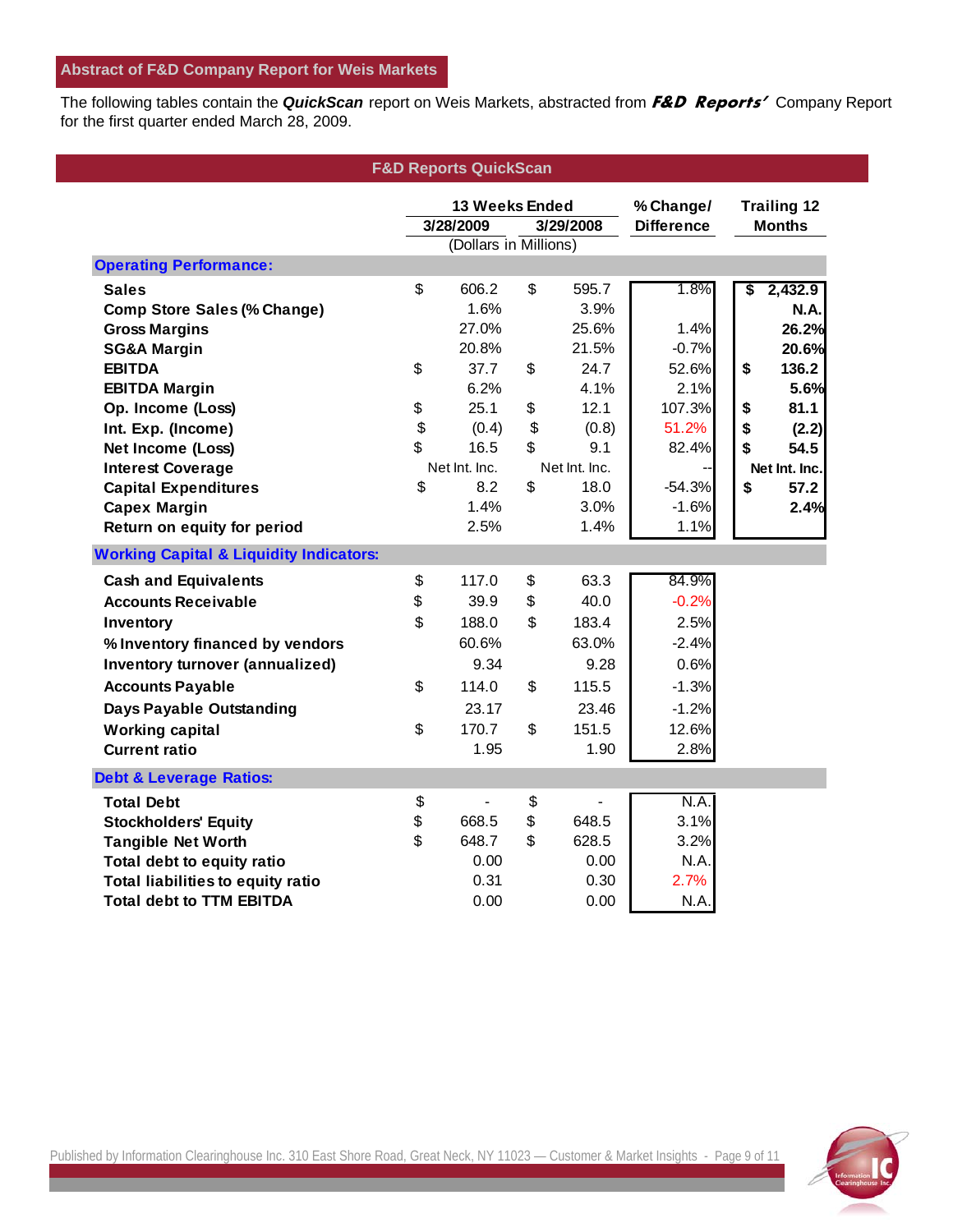

| <b>Index</b>                              |      |                                 |      |  |  |
|-------------------------------------------|------|---------------------------------|------|--|--|
| <b>Section</b>                            | Page | <b>Section</b>                  | Page |  |  |
| <b>ABSTRACT OF F&amp;D COMPANY REPORT</b> |      | <b>KEY PERSONNEL</b>            |      |  |  |
| <b>CATEGORY SALES</b>                     |      | <b>MARKET REVENUE ANALYSIS</b>  |      |  |  |
| <b>COMPANY OVERVIEW</b>                   |      | <b>SELECTIVE PEER ANALYSIS</b>  |      |  |  |
| <b>COMPARATIVE MARKET SHARE</b>           | 6    | <b>SELECTIVE TREND ANALYSIS</b> |      |  |  |
| <b>DISTRIBUTION OPERATIONS</b>            |      | <b>STORE ACTIVITY</b>           |      |  |  |
| <b>GENERAL INFORMATION</b>                |      | <b>STORE FORMAT</b>             |      |  |  |
| <b>HISTORY</b>                            |      | <b>STORE LOCATIONS</b>          |      |  |  |
| <b>STRATEGIC INITIATIVES</b>              |      |                                 |      |  |  |

The information, financial and general, contained in this Customer & Market Insights report is issued to the named Subscriber for its exclusive use and is compiled from sources which INFORMATION CLEARINGHOUSE INCORPORATED (ICI), publishers of the Customer & Market Insights (CMI) reports, 310 East Shore Road, Great Neck, NY 11023, does not control, and unless indicated, is not verified. ICI, its principals, analysts, writers, agents and empl guarantee the accuracy, completeness or timeliness of the information contained herein, nor do they assume responsibility for failure to report any matter omitted or withheld from ICI for any reason. The limit of ICI's lia or omission contained in the contents of this CMI report and ICI makes no warranties of merchantability or fitness for a particular purpose or use with respect to the CMI report. Under no circumstance shall ICI's principal

10

Published by Information Clearinghouse Inc. 310 East Shore Road, Great Neck, NY 11023 — Customer & Market Insights - Page 10 of 11